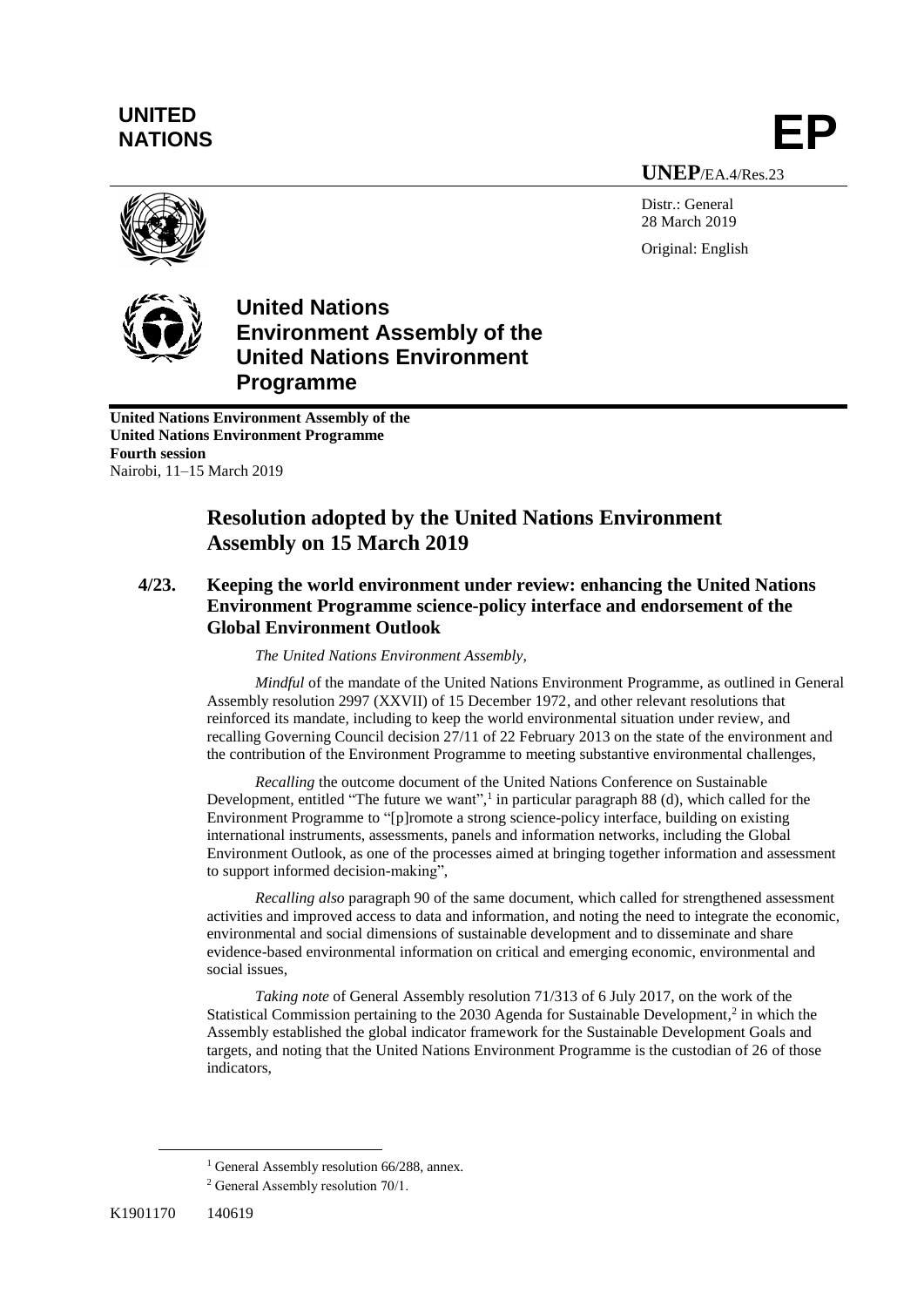*Recognizing* the potential benefits of a scientifically sound and evidence-based detailed assessment of the state of the environment to raise awareness and inform policy formulation and decision-making in the context of sustainable development,

*Recognizing also* that there are gaps in our knowledge of the state of the environment resulting from a lack of current data and of information generation and dissemination,

*Noting* that there is a critical need for Governments to take action to bridge those gaps through building on existing mechanisms and developing capacities for monitoring the state of the environment and producing policy-relevant environmental assessments, which should be based on the use of established and comparable methods for data collection and analysis,

*Recalling* its resolution 1/4 of 27 June 2014 on the science-policy interface and its decision 3/1 of 6 December 2017 on the extension of the delivery date for the sixth *Global Environment Outlook* report,

1. *Welcomes with appreciation* the flagship sixth *Global Environment Outlook* report and its summary for policymakers, which was reviewed and approved by Member States from 21 to 24 January 2019; 3

2. *Expresses appreciation* to the scientists, researchers, authors, peer reviewers, United Nations Environment Programme staff and all others who contributed to the compilation and publication of the sixth *Global Environment Outlook* report;

3. *Requests* the Executive Director of the United Nations Environment Programme to continue to provide information from existing and ongoing assessments to guide future policy debates at the United Nations Environment Assembly;

4. *Also requests* the Executive Director to assure the promotion of environmental monitoring and assessment by, and the primacy of a strong science-policy interface within, the United Nations Environment Programme by fostering collaboration with Member States, business and experts, the secretariats of the multilateral environmental agreements, other United Nations agencies, funds and programmes, scientific panels and other key partners, such as the United Nations Statistics Division, the United Nations regional commissions and the Group on Earth Observations;

5. *Further requests* the Executive Director to further develop and prioritize a long-term data strategy within the programme of work and budget, in consultation with Governments, United Nations agencies, funds and programmes, the secretariats of the multilateral environmental agreements, and international and regional scientific bodies, with particular attention to regular regional and global analysis of the state of and trends in environmental parameters as a basis for, inter alia, the future Global Environment Outlook process, in support of the following:

(a) The identification of comparable methods for data collection and analysis and the promotion of their harmonization, taking into account existing standards, including those of the United Nations Statistical Commission System of Environmental-Economic Accounting, in coordination with other parts of the United Nations system and other relevant scientific institutions, building on international environmental data and statistical standards;

(b) The improvement of platforms that provide a repository function, to allow open access to up-to-date, quality-assured, credible and relevant data, including geospatial data, statistics, indicators and data analysis on the environment, including the work of the Global Resource Information Database (GRID) centres;

(c) The provision of tools and policy advice for integrated approaches to support evidence-based decision-making;

(d) The acceleration of efforts to assist Member States in developing their national environmental data management capacities and their environmental monitoring systems with regard to air and water quality, deforestation, marine litter and environmental security, and their ability to use data analysis to support evidence-based decision-making;

 $\overline{a}$ 

<sup>&</sup>lt;sup>3</sup> The designations used and the presentation of the material in the summary for policymakers do not imply the expression of any opinion whatsoever on the part of the United Nations Environment Programme concerning the legal status of any country, territory or city or its authorities, or concerning the delimitation of its frontiers or boundaries. For general guidance on matters relating to the use of maps in publications, please see [www.un.org/Depts/Cartographic/english/htmain.htm.](file:///C:/Users/UNEP/Desktop/www.un.org/Depts/Cartographic/english/htmain.htm)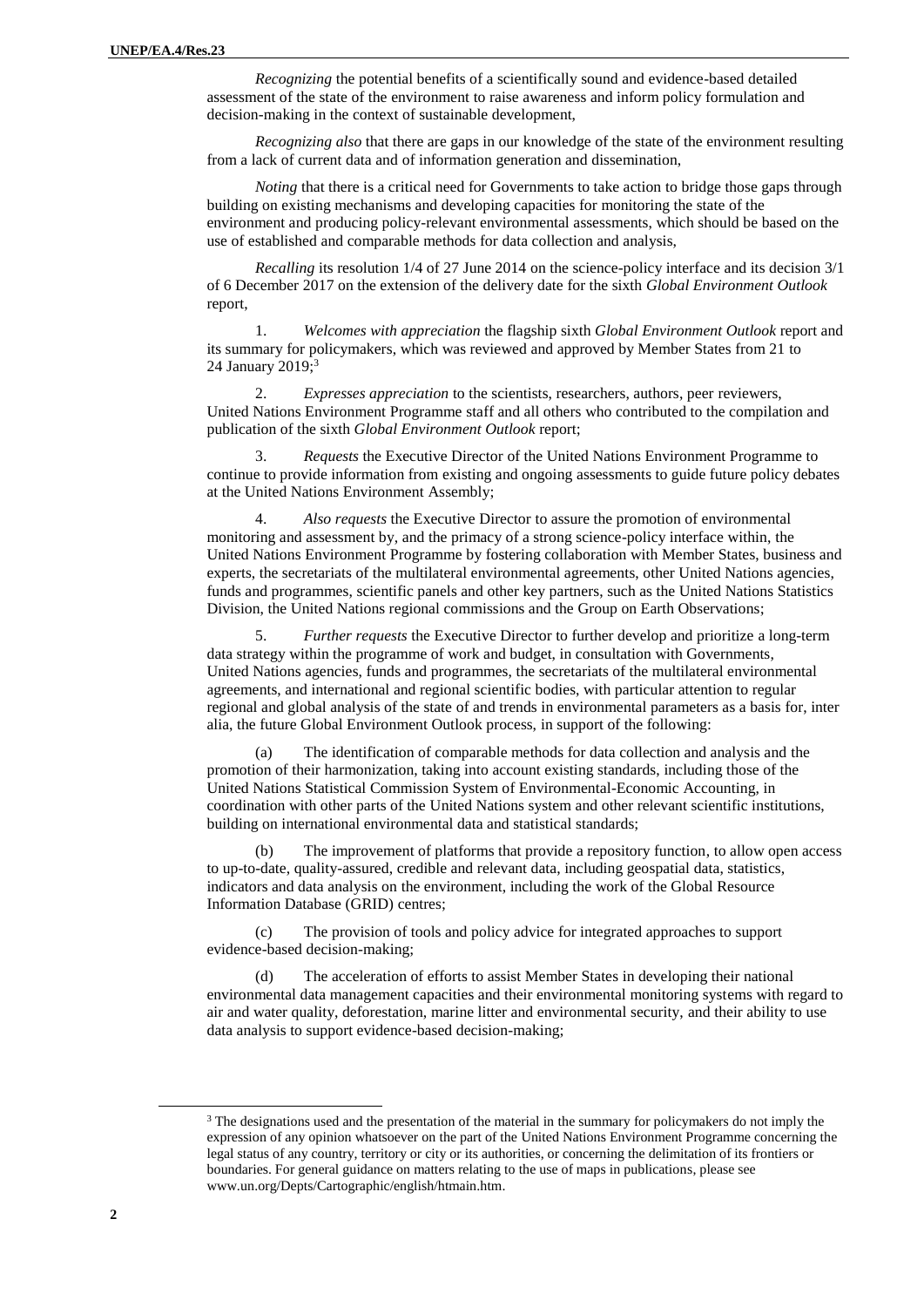(e) The coordination of efforts with the Group on Earth Observations to fully utilize Earth observations;

(f) The encouragement of citizen science and its potential contribution as a complementary resource to fill data gaps;

(g) The underpinning of common country analyses with robust environmental data and statistics, in line with Sustainable Development Goal indicators, by United Nations resident coordinator offices, and the integration of national environmental data management, geospatial information management and statistical capacity into United Nations Development Assistance Frameworks;

6. *Requests* the Executive Director, in accordance with the mandate of the United Nations Environment Programme to keep the world environmental situation under review, to prioritize in the programme of work and budget the preparation of an options document on the future of the Global Environment Outlook process, in broad consultation with Member States, stakeholders and the custodians of other global environmental assessment processes, focusing on the scope and objectives of the Global Environment Outlook process. The consultations for and preparation of the options document will be overseen and managed by a steering committee, to be established under the auspices of the United Nations Environment Assembly and pursuant to the terms of reference and the nomination process set out in the annex to the present resolution. Members of the steering committee may be nominated by Member States or members of the United Nations specialized agencies and will be approved by the Committee of Permanent Representatives. The options document should address the role of the Global Environment Outlook process in regularly preparing independent analyses of the state of and trends in the global environmental situation. The scope and objectives of the Global Environment Outlook process should be informed by the United Nations Environment Programme Guidelines for Conducting Integrated Environmental Assessments. The options document is to be submitted by the steering committee to the Environment Assembly for consideration at its fifth session, to inform a decision on the future form and function of the Global Environment Outlook;

7. *Also requests* the Executive Director to prepare a proposal for science-policy input on the global environment, in consultation with Member States and making use of contributions from relevant stakeholders, in commemoration of the creation of the United Nations Environment Programme, in line with the recommendation of the United Nations Conference on the Human Environment, held in Stockholm from 5 to 16 June 1972;

8. *Welcomes* Governments, major groups and stakeholders, United Nations specialized agencies, funds and programmes, the secretariats of the multilateral environmental agreements, and international and regional scientific bodies, to engage in the development of the data strategy of the United Nations Environment Programme and their sharing of appropriate, credible and quality-assured data and information resources to support the environmental dimension of sustainable development assessment processes, to be accessible through an Environment Programme data platform;

9. *Reiterates its request* to the Executive Director to strengthen the policy relevance of the Global Environment Outlook process by measuring progress towards the achievement of internationally agreed environmental goals, to inform relevant global processes and meetings;

10. *Requests* the Executive Director to continue to promote greater coherence and coordination of global assessments undertaken within the United Nations system and in cooperation with relevant international bodies and the secretariats of the multilateral environmental agreements;

Also requests the Executive Director to report to the Environment Assembly at its fifth session on the implementation of the present resolution.